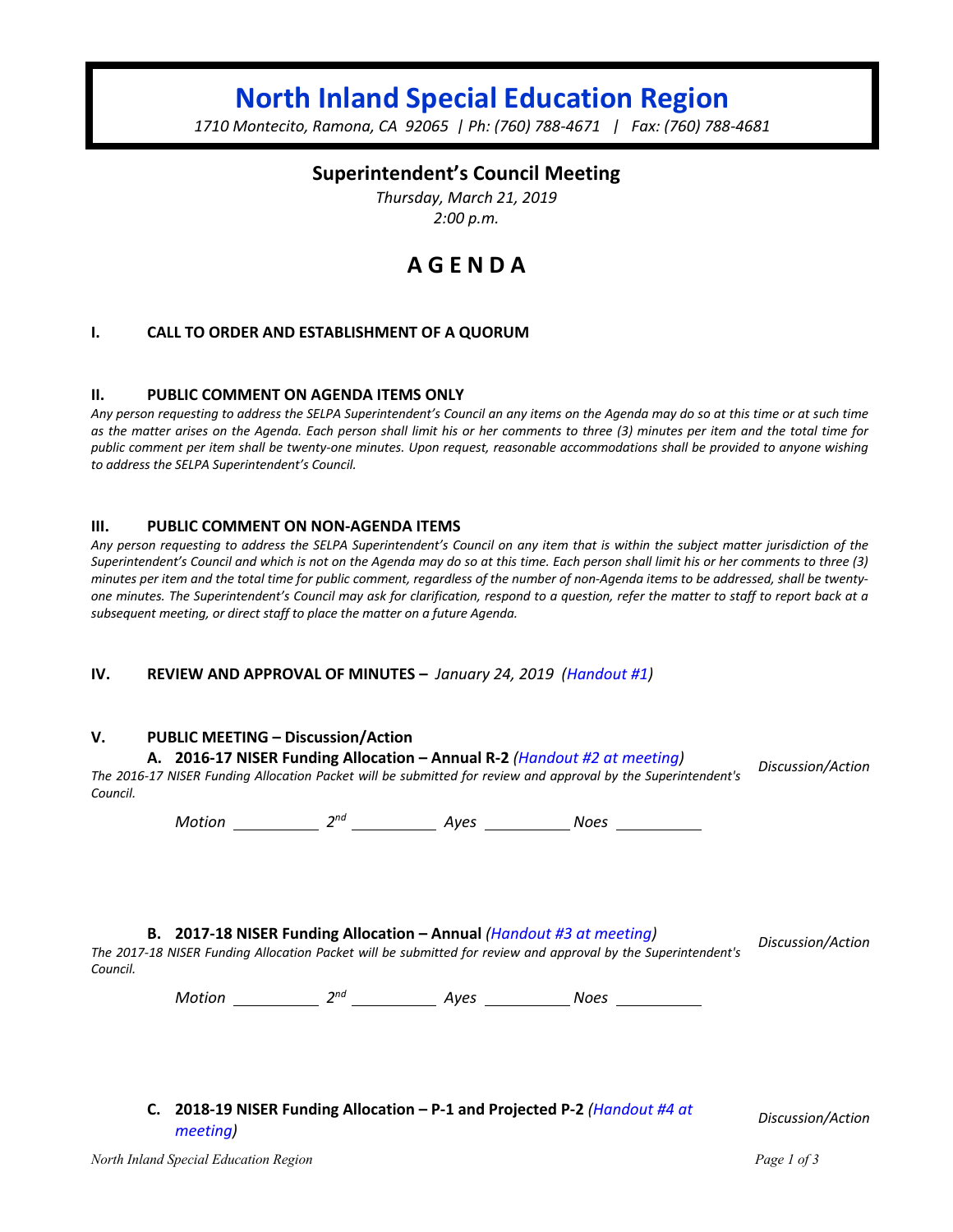|     | Superintendent's Council.                                                                                        |                                                                | D. 2019-20 NISER Funding Allocation - Projection (Handout #5 at meeting)<br>The 2019-20 NISER Funding Allocation Projection Packet will be submitted for review and approval by the                                                                                                                               | Discussion/Action |
|-----|------------------------------------------------------------------------------------------------------------------|----------------------------------------------------------------|-------------------------------------------------------------------------------------------------------------------------------------------------------------------------------------------------------------------------------------------------------------------------------------------------------------------|-------------------|
|     |                                                                                                                  |                                                                | Motion ____________ $2^{nd}$ _______________ Ayes ______________ Noes ___________                                                                                                                                                                                                                                 |                   |
|     | E. Base Proration History (Handout #6 at meeting)<br>A Review of the updated data for the Base Proration Factor. |                                                                |                                                                                                                                                                                                                                                                                                                   | <b>Discussion</b> |
|     | meeting)<br>Superintendent's Council.                                                                            |                                                                | F. 6512 Mental Health Grant - Spencer Valley re-distribution (Handout #7 at<br>Spencer Valley is returning \$150,000 from the 6512 (Mental Health) Grant to the SELPA. The spreadsheet shows<br>the reallocation amounts to districts per ADA. The Grant Spreadsheet is being submitted for final approval by the | Discussion/Action |
|     |                                                                                                                  |                                                                |                                                                                                                                                                                                                                                                                                                   |                   |
|     | G. High Cost Pool Claim Calculation (Handout #8 at meeting)                                                      |                                                                | Per prior meeting discussions, the handout is provided for further review and possible action regarding the local<br>contribution calculation. The form shows the updated calculation using an average of the large districts.                                                                                    | Discussion/Action |
| VI. | <b>DISCUSSION</b>                                                                                                | 1) Equipment/Supplies Status<br>2) Building - Testing Outcomes | A. California Children's Services (CCS) - Medical Therapy Unit (MTU) Updates                                                                                                                                                                                                                                      |                   |
|     | Continue discussion regarding the MTU building and potential future needs.                                       |                                                                |                                                                                                                                                                                                                                                                                                                   |                   |

*The 2018-19 NISER Funding Allocation Packet will be submitted for review and approval by the Superintendent's* 

*Council.*